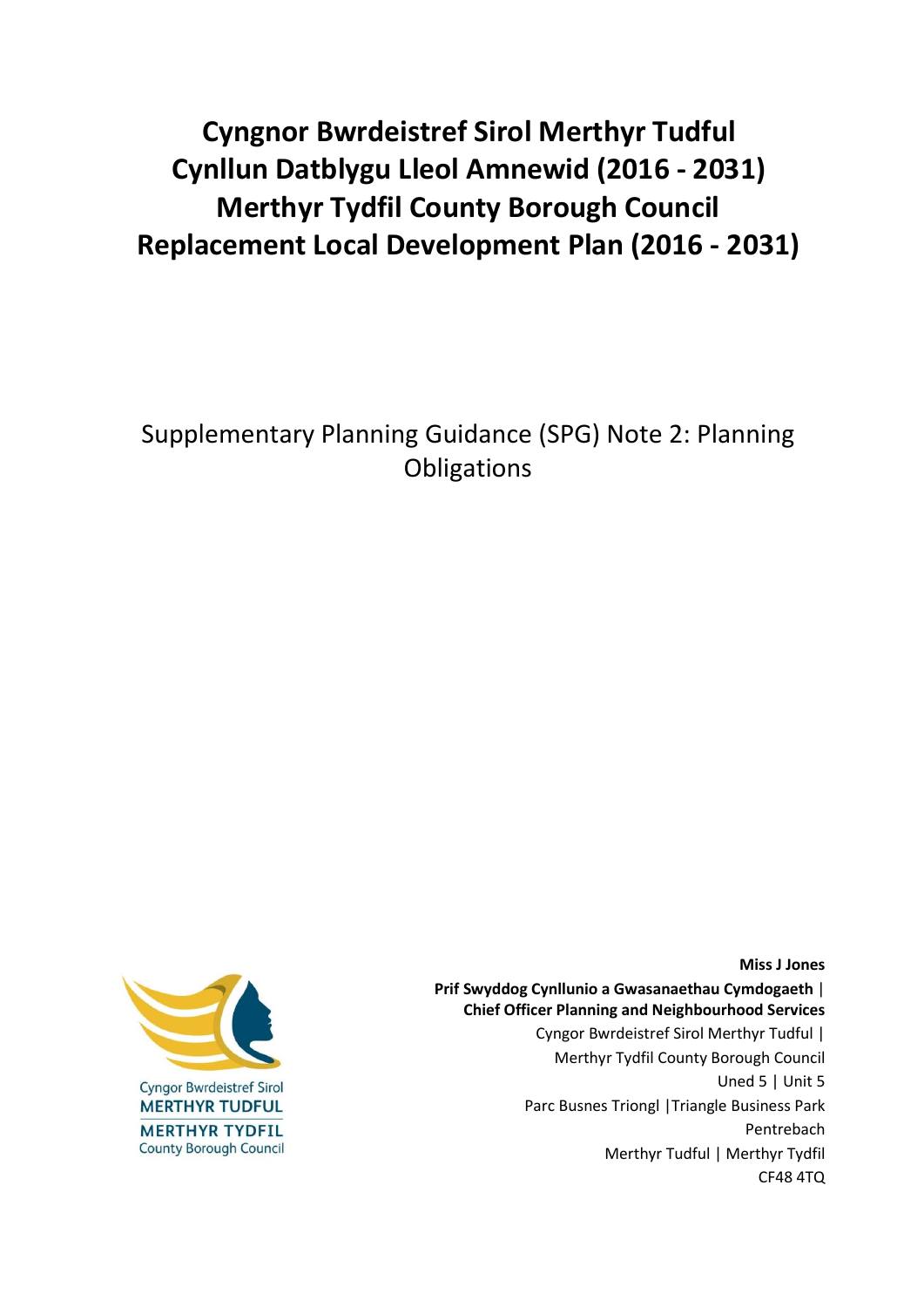SUPPLEMENTARY PLANNING GUIDANCE NOTE 2: PLANNING OBLIGATIONS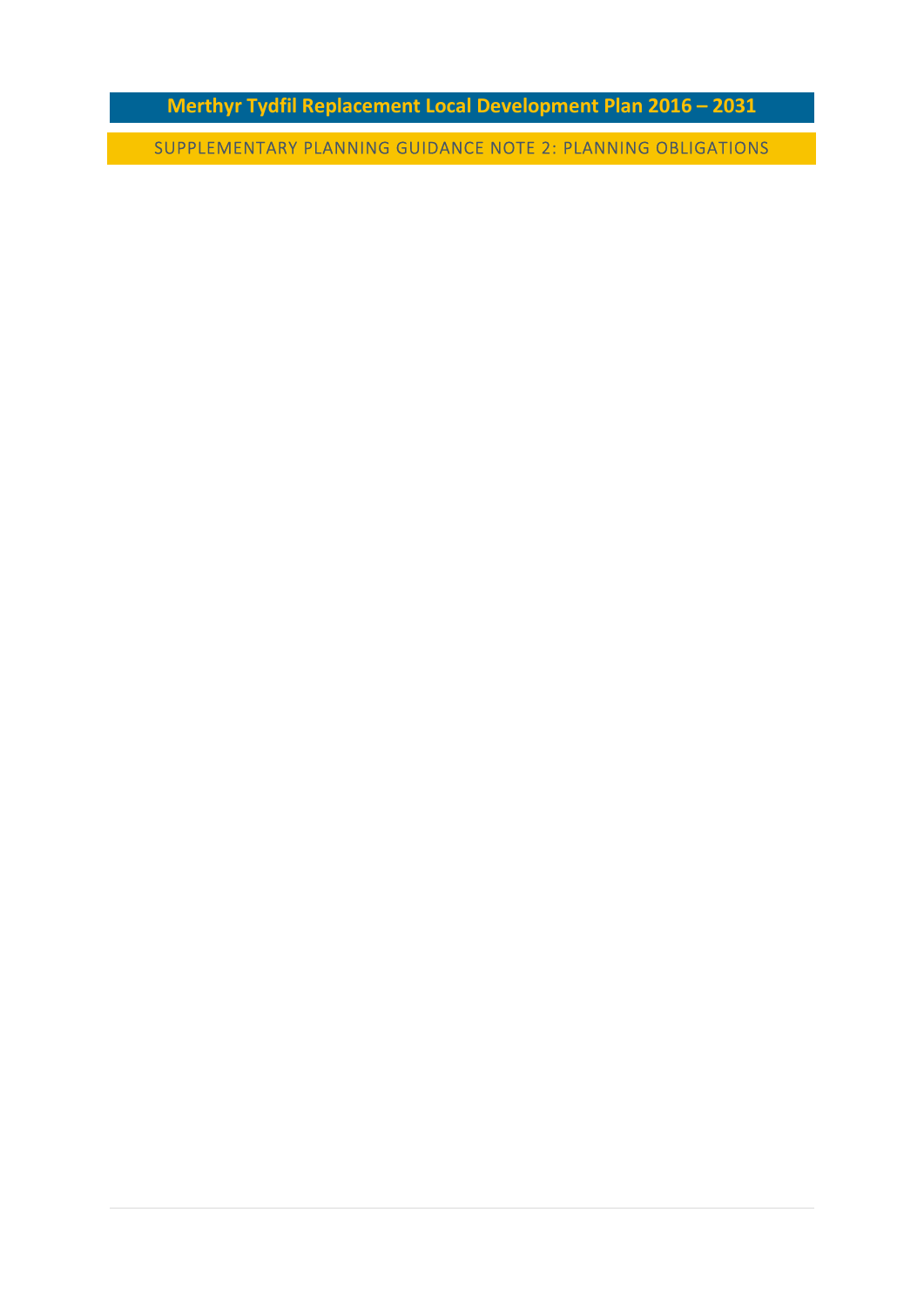# SUPPLEMENTARY PLANNING GUIDANCE NOTE 2: PLANNING OBLIGATIONS

# **Contents**

| <b>Section</b>                                      | Page             |
|-----------------------------------------------------|------------------|
| 1. Introduction                                     | 4                |
| 2. Policy Context                                   | 4                |
| 3. Types of contribution                            | $\boldsymbol{6}$ |
| 4. Categories of obligation                         | 7                |
| 5. Securing planning obligations                    | 10               |
| 6. Site viability and prioritisation of obligations | 12               |
| 7. Phasing and Trigger Points                       | 13               |
| 8. Monitoring and enforcement                       | 13               |
| 9. Further information and advice                   | 14               |

Appendix 1 - S106 monitoring fees

Appendix 2 - CIL Regulation 123 List of Infrastructure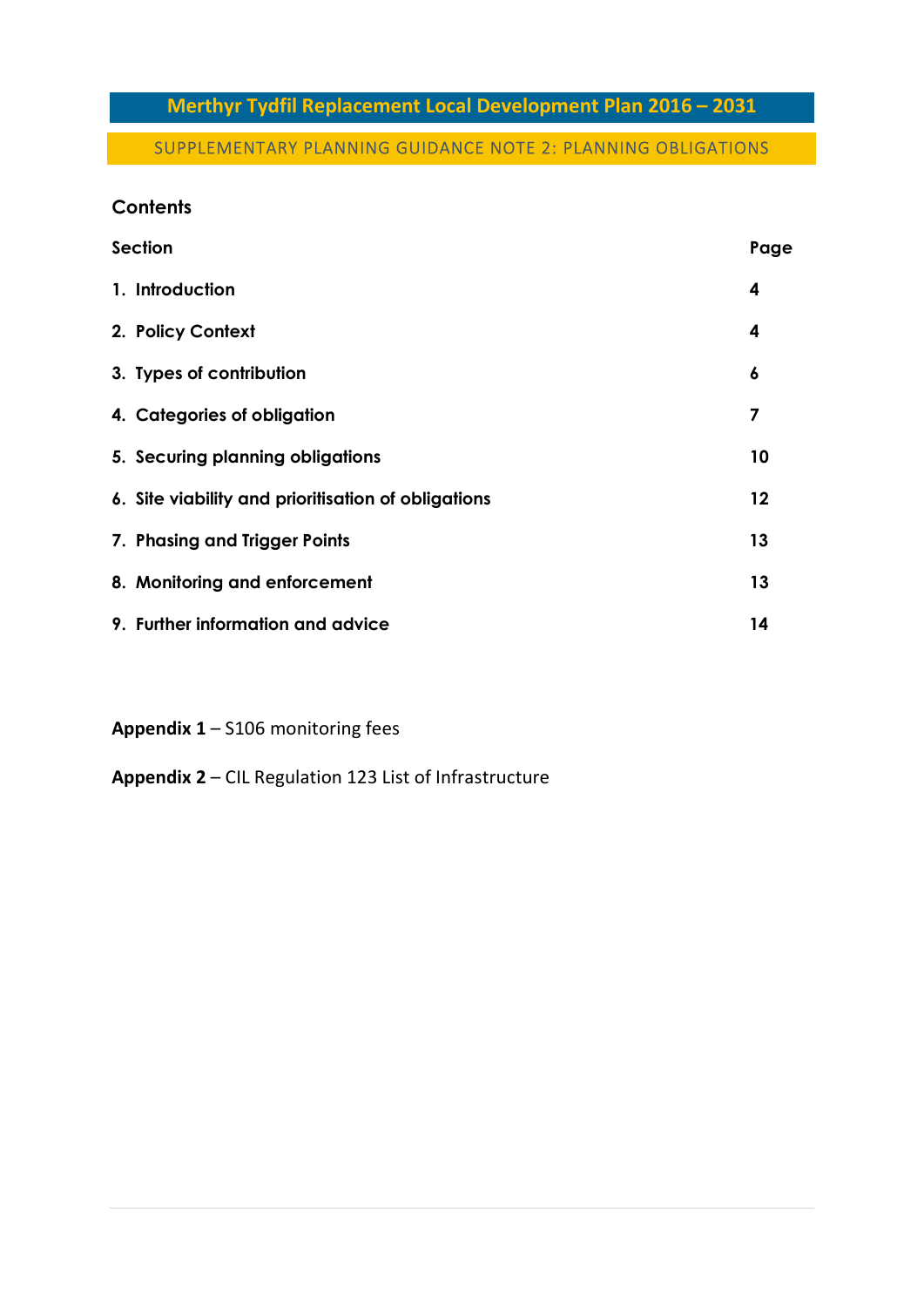# SUPPLEMENTARY PLANNING GUIDANCE NOTE 2: PLANNING OBLIGATIONS

#### 1 Introduction

- $11$  maintenance of the built environment and its interaction with the natural environment, has a long-term impact upon people and communities. It is widely acknowledged that our quality of life, prosperity, health and wellbeing are heavily influenced by the 'place' in which we live, work and spend our leisure time. The built environment affects us all. The planning, design, management and
	- 1.2 Planning obligations are a mechanism used to address the additional impacts that new development can place upon local communities. Obligations have a key role in ensuring positive planning so that new development supports and enhances our social, environmental, economic and cultural wellbeing, in order to create and maintain sustainable local communities.
	- 1.3 This Supplementary Planning Guidance (SPG) Note
		- explains how the Council will use planning obligations;
		- • identifies the type of developments from which obligations will be required; and
		- • outlines both the legal content and the procedures involved when entering into obligations.
	- $1.4$  residents and other stakeholders involved in the planning and development process. The overall aim is to provide clarity to developers, statutory consultees, local

# 2 <u>Policy Context</u>

- 2.1 Section 106 of the Town and Country Planning Act 1990 (as amended) gives powers to local authorities for agreements to be negotiated within the context of the granting of planning consent. Such agreements enable developer contributions to be made towards the infrastructure and services necessary to facilitate development.
- 2.2 Section 106 Agreements (bilateral or multilateral) or Unilateral Undertakings provide an important means by which benefits or obligations to the community are legally secured, particularly when such obligations cannot be met by the imposition of planning conditions.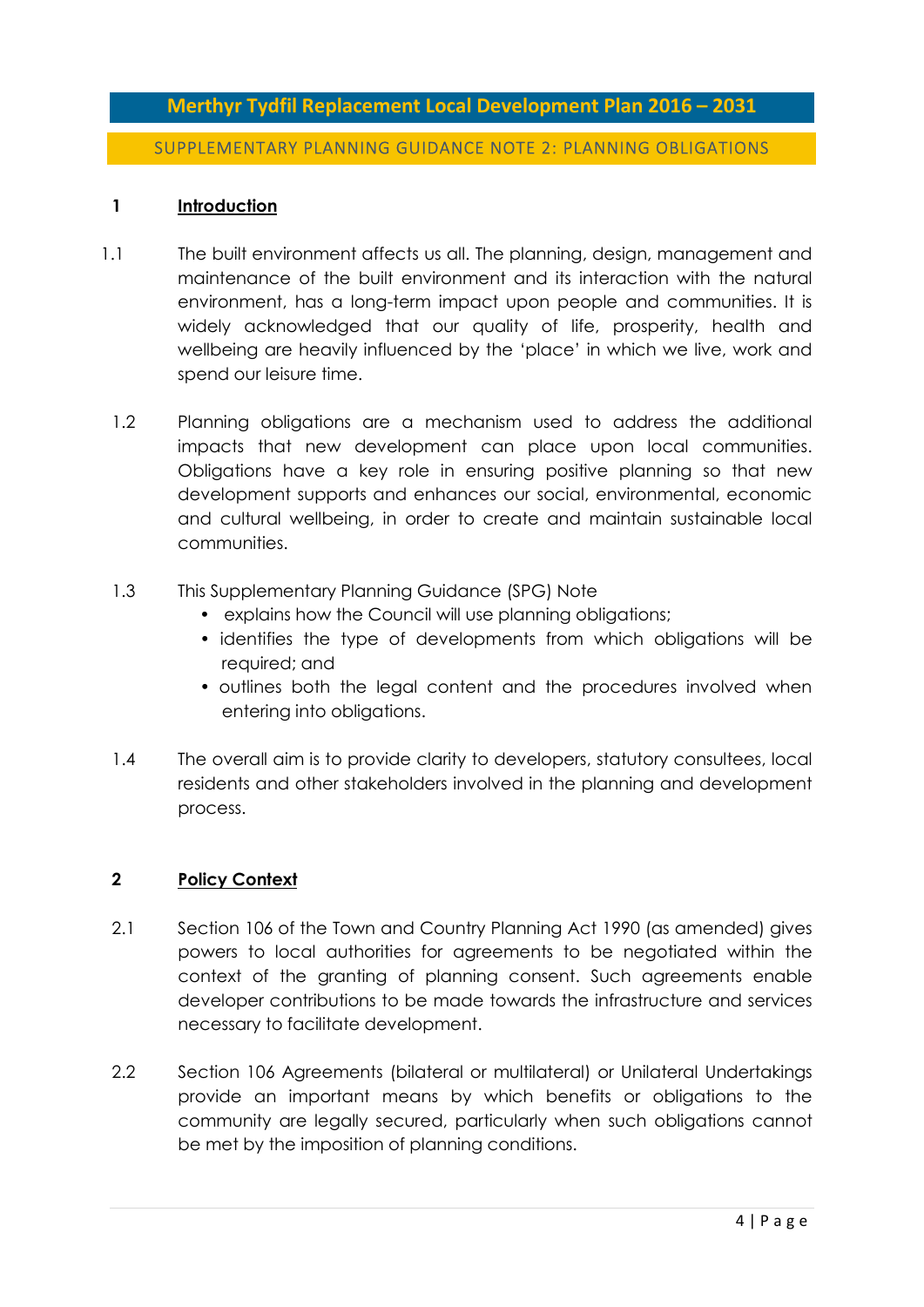SUPPLEMENTARY PLANNING GUIDANCE NOTE 2: PLANNING OBLIGATIONS

- 2.3 Welsh Office Circular 13/97, 'Planning Obligations', provides local planning authorities (LPAs) with the Welsh Government's guidance and sets out the benefits which can be secured from such Agreements together with the role of development plan policy. The circular states that planning obligations should only be sought where they are:
	- necessary;
	- relevant to planning;
	- directly related to the proposed development;
	- fairly and reasonably related in scale and kind to the proposed development; and
	- reasonable in all other aspects.
- 2.4 Community Infrastructure Levy (CIL) has been in place in Merthyr Tydfil since June 2014 and this results in a significant change as to how the Council approaches planning obligations. Regulation 122 of the CIL Regulations (as amended) brings into law the tests to be applied to the use of planning obligations and states that planning obligations may only constitute a reason for granting planning permission where they are:
	- necessary to make the development acceptable in planning terms;
	- directly related to the development; and
	- fairly and reasonably related in scale and kind to the development.

 The relationship between CIL and other planning obligations is explained in Section 4 of this guidance note.

 2.5 Policy SW9 of the Replacement Local Development Plan covers planning obligations and states that following:

### Where appropriate and having regard to development viability, planning obligations will be sought for:

- 1. On site provision of affordable housing on sites of 10 homes or more at a level of:
- 10% in the Primary Growth Area.
- 5% in the Other Growth Area.
- 2. A financial contribution towards the provision of affordable housing:
- On sites of between 5 and 9 homes or;
- On sites of 10 or more homes, where on-site provision is not appropriate.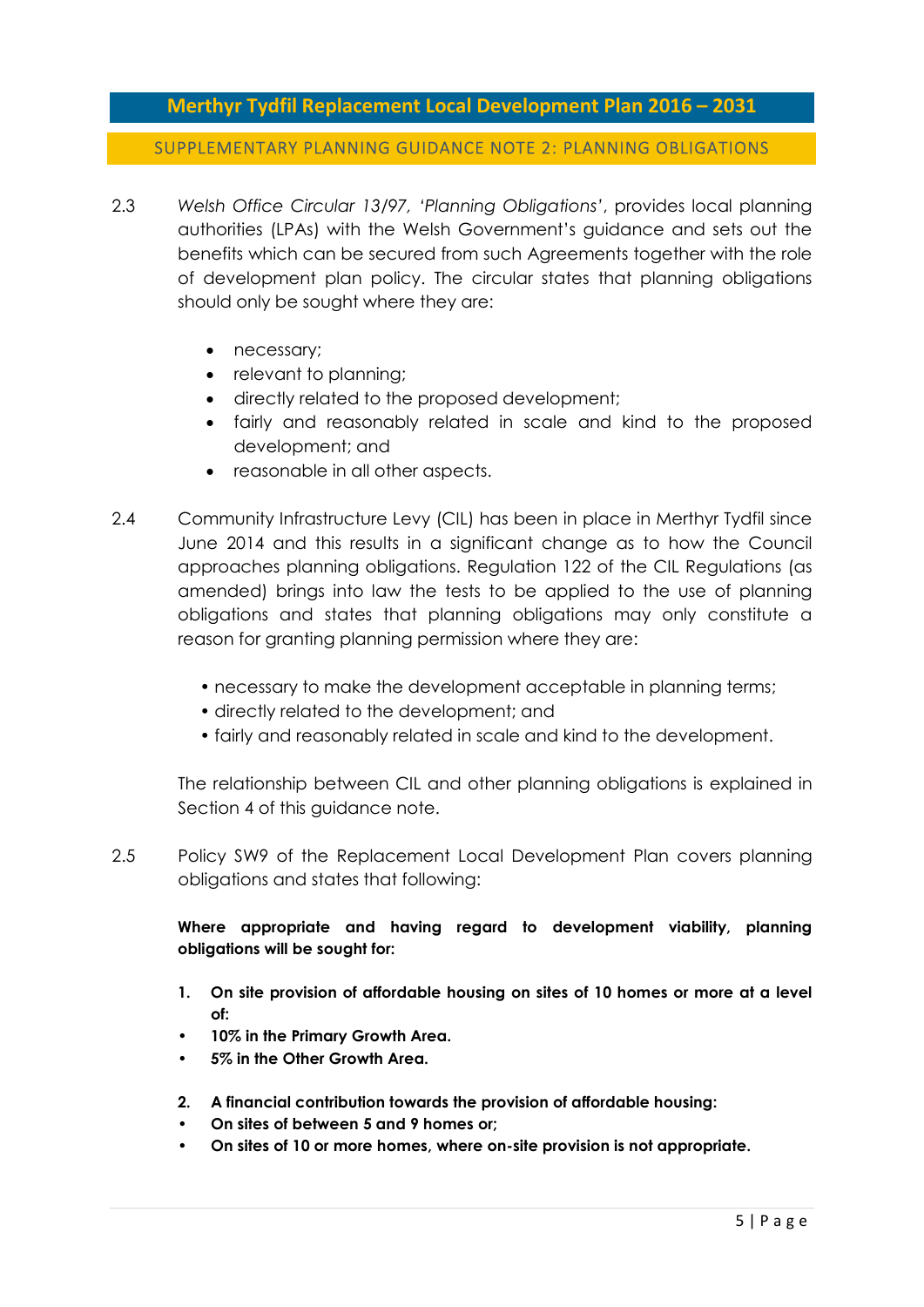SUPPLEMENTARY PLANNING GUIDANCE NOTE 2: PLANNING OBLIGATIONS

- 3. The provision of open space on sites of 10 homes or more, where there is an identified need.
- 4. Other relevant obligations not included within the Council's Community Infrastructure Levy (CIL) Regulation 123 List of Infrastructure.
- 2.6 Criterion 4 of Policy SW9 allows enough flexibility in regard to securing appropriate planning obligations, whilst ensuring that the policy approach complies with the CIL regulations.

#### 3 Types of Contribution

- 3.1 Planning obligations will be negotiated on individual schemes as appropriate. The circumstances of each development can be unique, therefore a variety of different mechanisms are available for use:
	- One-off payments A single payment to the Council for a new facility as a result of the demand created directly from a new development. The facility should be provided either within the site or within close proximity to it in order to be accessible to the community that has created the increased demand. The timing of the payment can be negotiated during the application process.
	- Financial contributions A standard contribution paid by the developer to the Council for the creation or improvement of a facility within the vicinity of a development. These contributions could be paid in a number of instalments as a development progresses e.g. half of the total contribution to be paid prior to the commencement of development, the remaining half to be paid after the completion of a certain number of dwellings.
	- On-site provision or development in kind Where a developer is providing a facility in kind, the Council will ensure that the facility is either incorporated into the proposed development (i.e. on site) or is in close proximity to the development, and that the S106 Agreement states the necessary build standards and specification for the facility. Should the facility be transferred to the Council, a commuted sum would be expected from the developer for the on-going maintenance of the facility for the next 20 years (see below).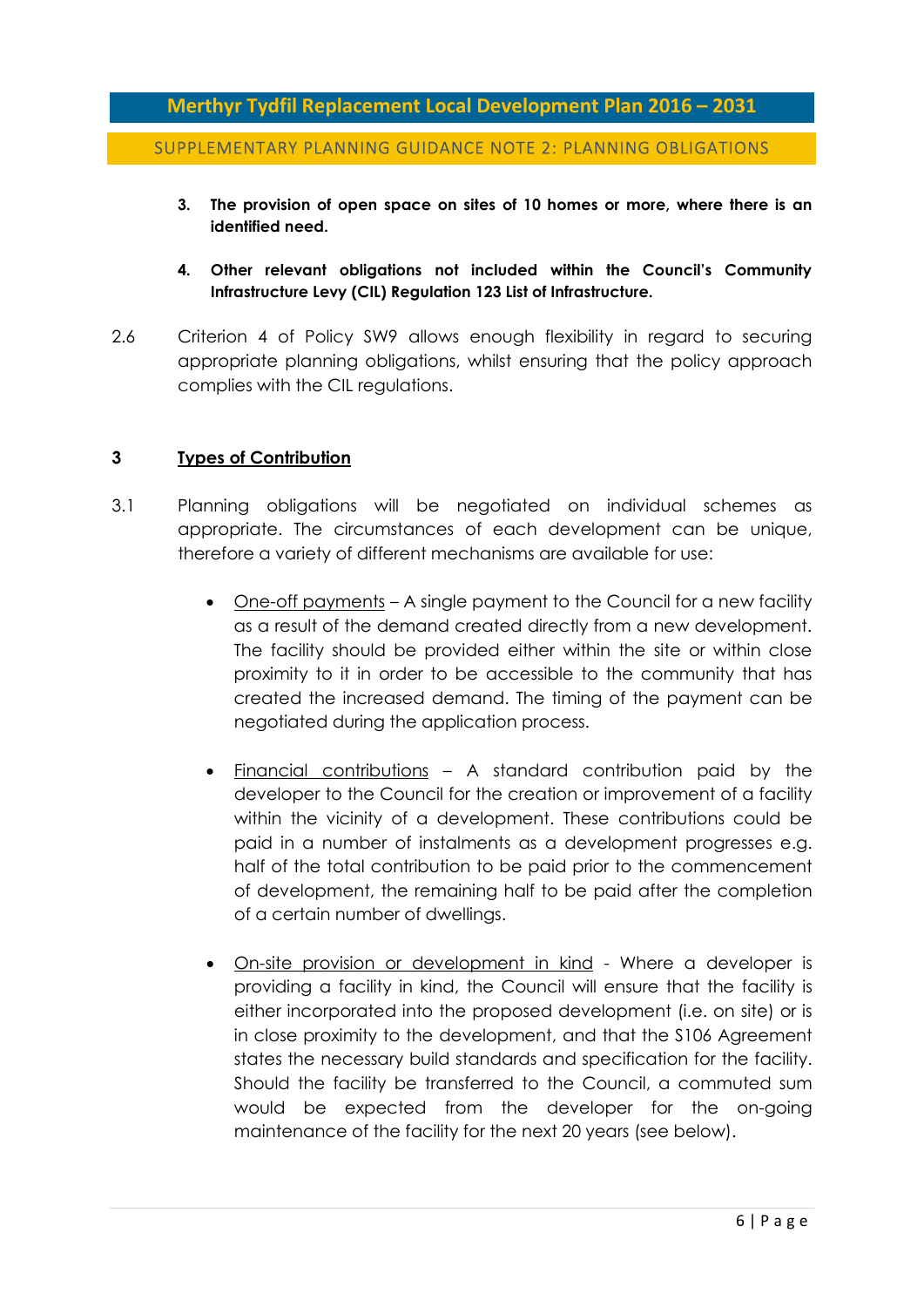#### SUPPLEMENTARY PLANNING GUIDANCE NOTE 2: PLANNING OBLIGATIONS

- Phased payments When a development itself is phased, and where the scale of payment or facilities is significant relative to the size of the development it may be appropriate to phase obligation payments or provision. The Council will ensure that the S106 Agreement clearly sets out the stages within the development process when payments are to be delivered – known as 'trigger points'.
- Maintenance payments a financial contribution that contributes towards the physical upkeep of infrastructure or facilities for a set period of time once development on site has finished (normally 20 years). The Council and developer should formally agree the expected time period for which maintenance payments will be made, and when they will be due, normally on a monthly or yearly basis. The Council recognises that in some cases it may be preferable for the money to be paid as a 'commuted sum'; this gives the Council greater certainty for the future funding of the facility and saves cost for the developer as they are not tied to making relatively small payments over a longer period of time. In some cases it may also be beneficial for a management company to be established to manage the facilities in perpetuity.
- Pooled contributions It is recognised that, in some cases, the essential infrastructure required to make a development acceptable (e.g. the provision of a new access road, or junction improvements) may go beyond the scope of an individual project. In such cases, it may be appropriate to pool contributions from several developments to achieve the required provision. Where a pooled contribution is required, it will be necessary for all parties concerned, including the Council, to enter into an agreement regarding the timescale within which the money is to be spent. However, since the CIL regime has been in place, contributions from 5 or more developments cannot be pooled together to provide a piece of infrastructure.

#### Categories of Obligation 4

 $4.1$  the amount and type of planning obligations sought through other mechanisms, there will still remain scenarios where securing planning obligations through S106 agreements and conditions will be appropriate. This 4.1 Whilst the introduction of the CIL charge in the County Borough does limit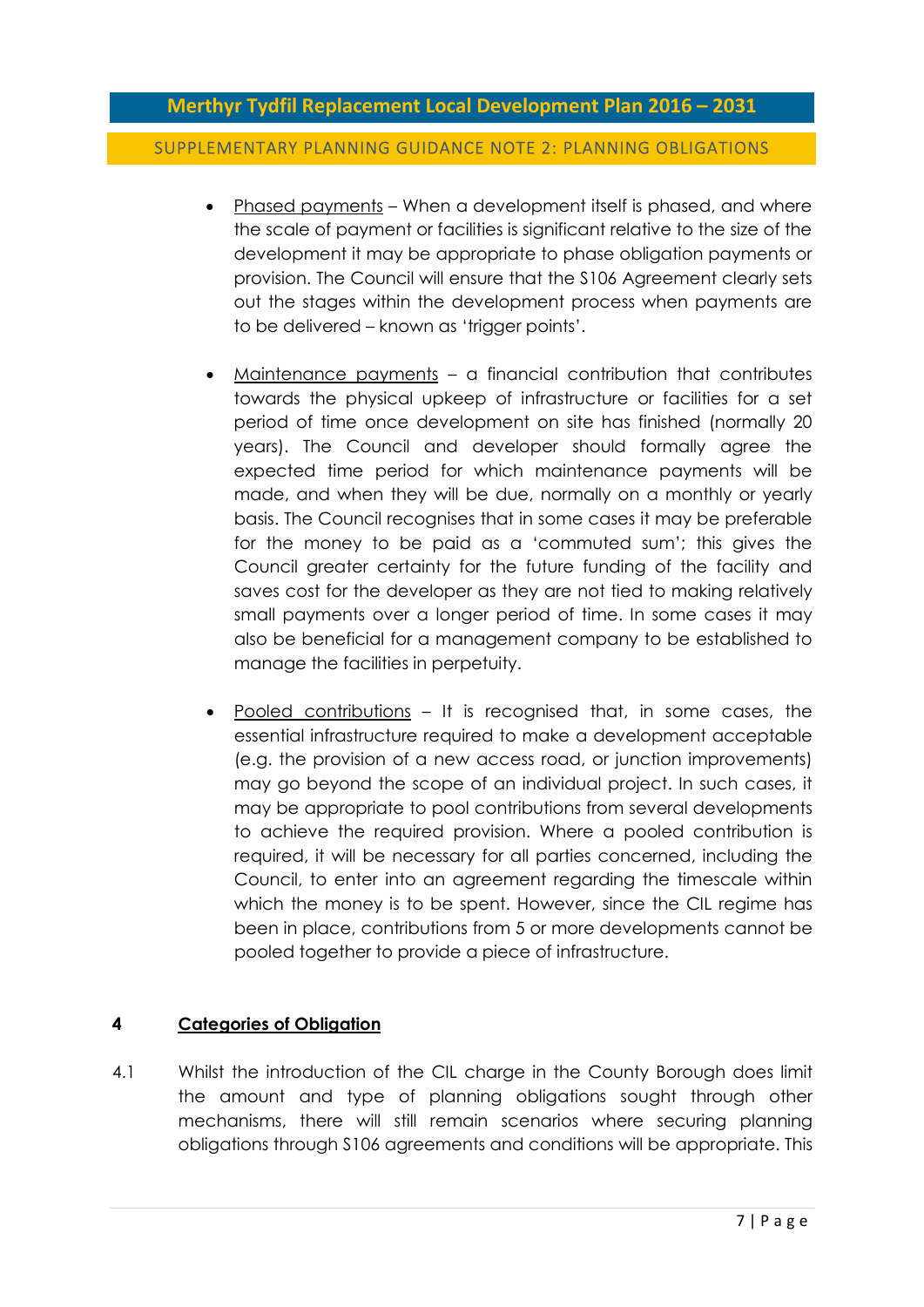SUPPLEMENTARY PLANNING GUIDANCE NOTE 2: PLANNING OBLIGATIONS

 section will identify the main areas in which S106 obligations will be sought, and how they will be secured.

- 4.2 the following types of infrastructure projects are eligible for CIL funding: 4.2 The MTCBC Regulation 123 List of Infrastructure (October 2019) states that
	- Core Highway Network Improvements;
	- Strategic Drainage Network;
	- Education Provision (schools);
	- Strategic Waste Management Infrastructure;
	- Upgrade existing Leisure facilities provision;
	- Off-site formal leisure facilities;
	- Strategic Public Transport Infrastructure

 To avoid any 'double counting' in regard to securing planning obligations, a financial contribution towards any of the items listed above cannot be secured through a S106 agreement.

- 4.3 agreements are affordable housing (on-site or a financial contribution), and on-site open space provision on sites of 10 dwellings or more. The primary obligations that the Council will seek to secure through S106
- $4.4$  exhaustive list of what the Council may seek, but are likely to give an indication as to what the more commonly sought areas of planning obligations are likely to include. Any planning obligations mentioned in this document do not represent an
- $4.5$  may be secured. The following table gives examples of various \$106 obligations and how they

Table 1: Summary of potential obligations

| <b>AFFORDABLE HOUSING</b>                                            |
|----------------------------------------------------------------------|
| • The provision of affordable housing lies outside the remit of CIL. |
| On-site provision will be secured through a \$106 agreement or via   |
| planning condition.                                                  |
| • A financial contribution towards affordable housing will be        |
| secured through a \$106 agreement.                                   |
| • Further information in regard to providing affordable housing can  |
| be found in SPG Note 1: Affordable Housing.                          |
| OPEN SPACE PROVISION (including formal play provision)               |
| • On-site provision of new open space will be sought                 |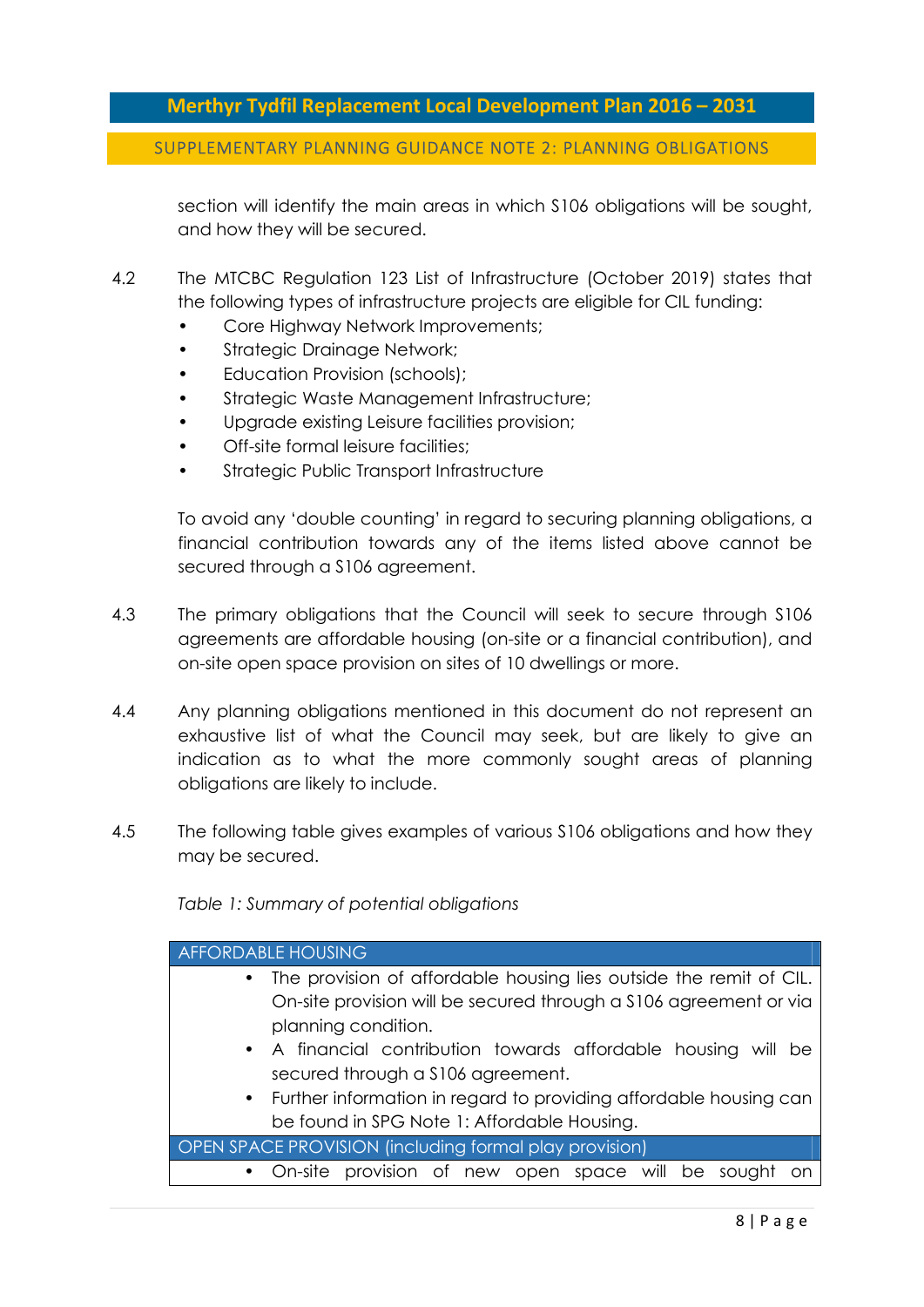### SUPPLEMENTARY PLANNING GUIDANCE NOTE 2: PLANNING OBLIGATIONS

| $\bullet$<br>٠             | developments of more than 10 dwellings in accordance with any<br>identified need. This can be secured through either a \$106<br>agreement or planning condition.<br>A commuted sum towards maintenance of the new on site<br>facility may be secured.<br>Financial contributions towards the improvement of existing                                                                                                                                                                                                                                                              |
|----------------------------|-----------------------------------------------------------------------------------------------------------------------------------------------------------------------------------------------------------------------------------------------------------------------------------------------------------------------------------------------------------------------------------------------------------------------------------------------------------------------------------------------------------------------------------------------------------------------------------|
| $\bullet$                  | facilities cannot be sought as this is covered by CIL.<br>Financial contributions towards open space provision that is not<br>directly related to the development cannot be sought as this<br>would not satisfy the legal tests for obligations, and this area is<br>also covered by CIL.                                                                                                                                                                                                                                                                                         |
| <b>EDUCATION PROVISION</b> |                                                                                                                                                                                                                                                                                                                                                                                                                                                                                                                                                                                   |
| $\bullet$                  | Financial contributions towards education provision cannot be<br>secured through \$106 agreements as this area is included in the<br>CIL Regulation 123 List of Infrastructure.                                                                                                                                                                                                                                                                                                                                                                                                   |
| $\bullet$                  | If a single development was large enough to warrant a new<br>education facility of its own, then this facility could be secured<br>through a \$106 agreement. Developments of this scale are<br>unlikely in Merthyr Tydfil – in order to justify a new primary school,<br>a development of at least 700 dwellings would be needed, and<br>to justify a new secondary school a development of over 1000<br>dwellings would be needed.                                                                                                                                              |
|                            | <b>HIGHWAY INFRASTRUCTURE IMPROVEMENTS</b>                                                                                                                                                                                                                                                                                                                                                                                                                                                                                                                                        |
| $\bullet$<br>٠             | Financial contributions towards improvements to the<br>core<br>highway network cannot be secured through \$106 agreements<br>as this area is covered by CIL.<br>If specific, physical highway improvements are required as part<br>of a development, then these can be secured through condition<br>or \$106 agreement, provided the legal tests for planning<br>obligations are met. Examples of these types of improvements<br>could include a road widening scheme to improve the access to<br>a development, or a new junction/roundabout to facilitate a<br>new development. |
|                            | NATURE CONSERVATION/BIODIVERSITY/LANDSCAPE                                                                                                                                                                                                                                                                                                                                                                                                                                                                                                                                        |
| ٠                          | Financial contributions towards any of these areas may be<br>secured through \$106 agreements, provided that the reason<br>they are being sought does not conflict with the CIL Regulation<br>123 List of Infrastructure (i.e. the money cannot be spent on an<br>item that is included on the CIL Regulation 123 List of<br>Infrastructure)<br>On-site provision of biodiversity/landscape enhancements can                                                                                                                                                                      |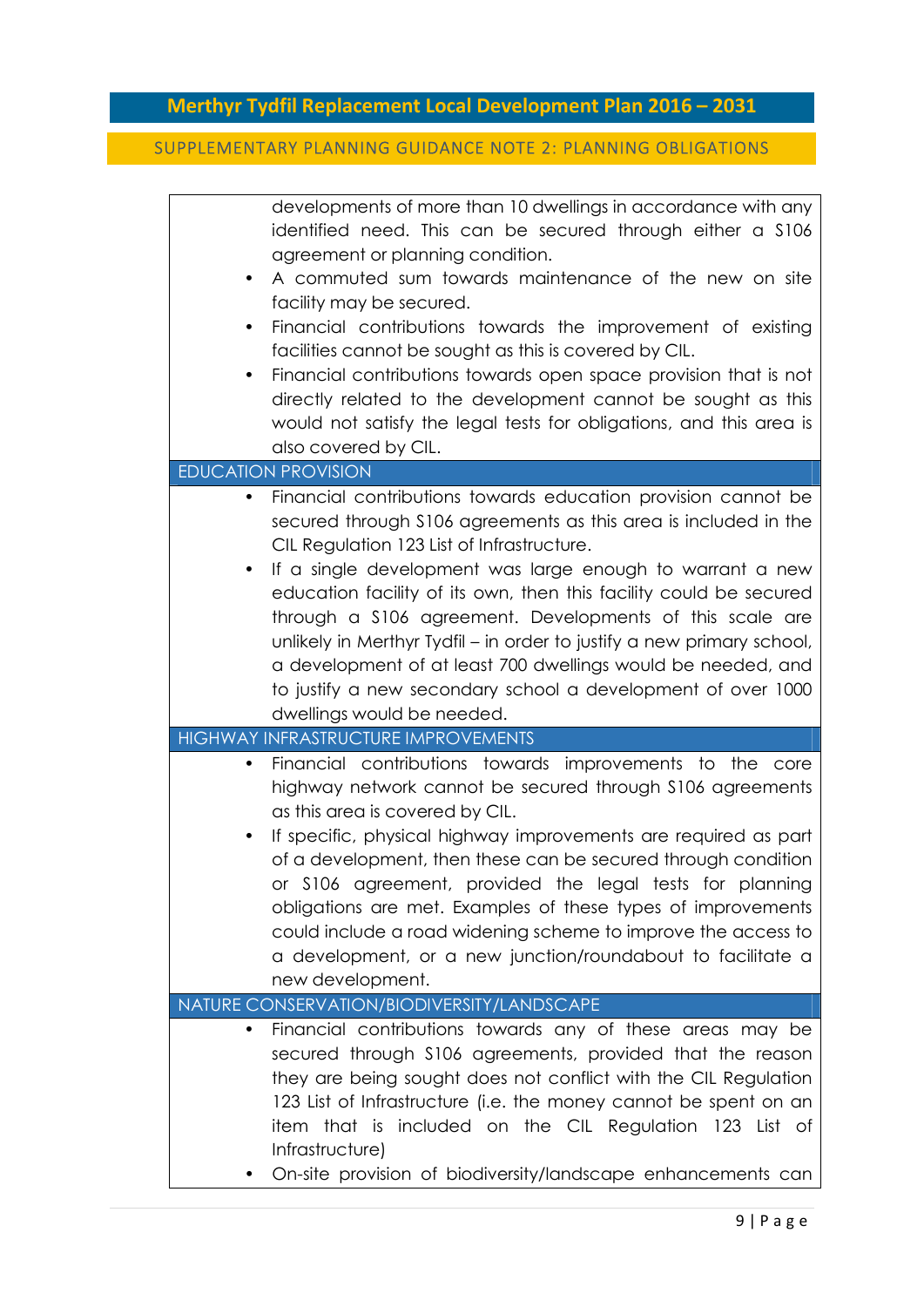SUPPLEMENTARY PLANNING GUIDANCE NOTE 2: PLANNING OBLIGATIONS

 be secured through condition or S106 agreement, provided the legal tests for planning obligations are met.

 • Contributions towards these areas may include measures such as enhancing existing features such as hedgerows, woodlands and grasslands; habitat creation; restriction of development in certain sensitive areas; and the improvement of access to areas of biodiversity/landscape interest.

# 5 Securing Planning Obligations

- 5.1 A planning obligation will not be required for every planning application, only those that would create a significant impact, or create a need above that which already exists. Planning obligations will not be sought to rectify existing under provision or deficiencies in facilities unless the proposed development would exacerbate the situation. The potential need for planning obligations should be assessed at the beginning of the planning process as part of the pre-application discussions and, where they are required as part of a development, their provision should form part of the planning application.
- 5.2 that involve financial sums, will be secured through the completion of a Section 106 Agreement. This is a legally-binding agreement between the Council and a landowner in association with the granting of planning permission. Where possible, the Council may seek to condition an obligation/contribution if it is deemed that condition is the most appropriate mechanism to secure the contribution. It is anticipated that the majority of planning contributions, and certainly any
- 5.3 5.3 A Section 106 Agreement will usually contain the following details:
	- Date of the Agreement, and the parties involved.
	- $\bullet$  require referencing or clarification. • Definition of words or phrases contained in the Agreement, which may
	- planning application, it will include the condition that planning permission must be granted for the Agreement to be valid. If the Agreement is being drawn up during the processing of the
	- • The Applicant's liabilities and how they are affected following any sale of the land.
	- Land Registry registration details.
	- Site details and nature of development.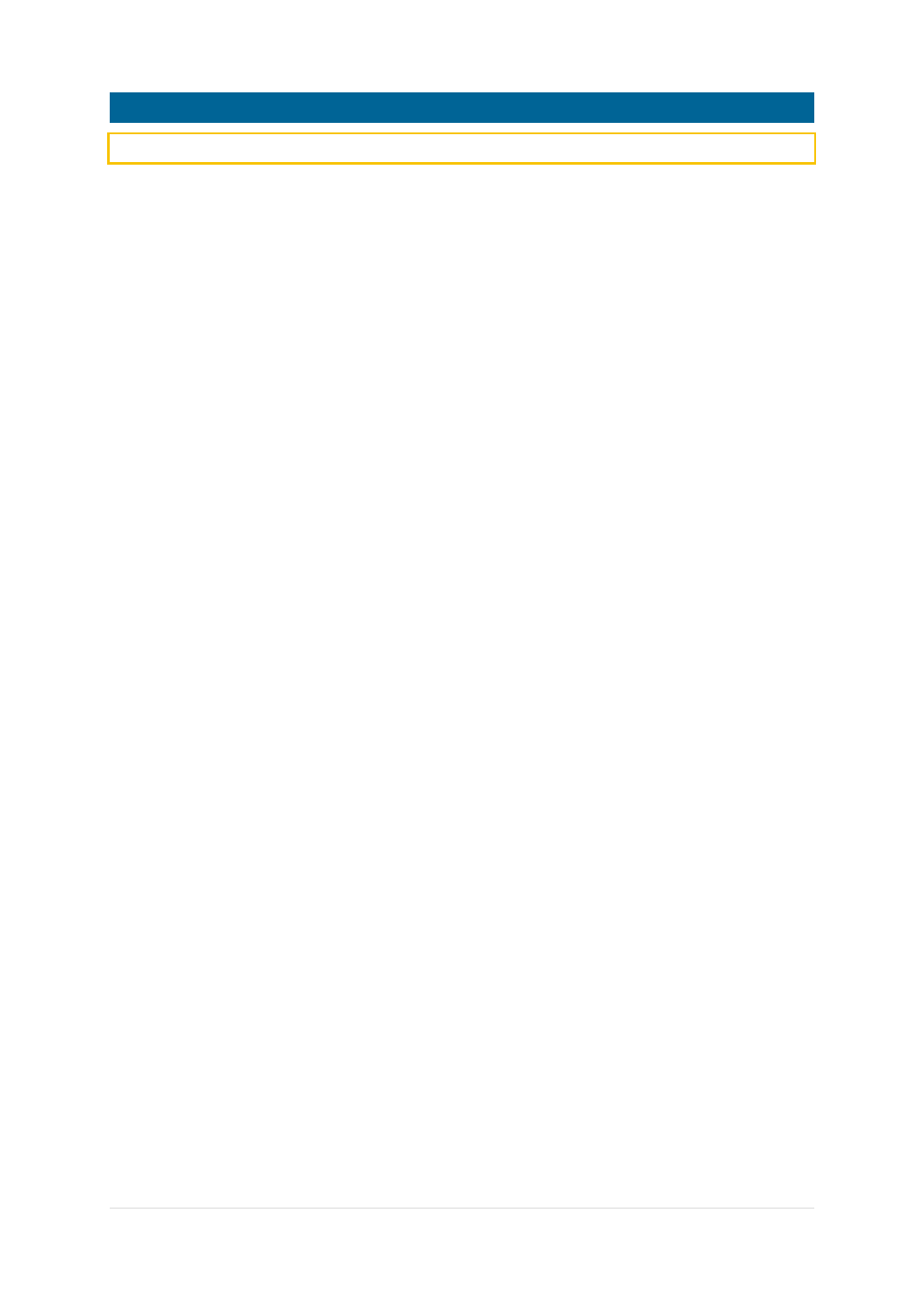SUPPLEMENTARY PLANNING GUIDANCE NOTE 2: PLANNING OBLIGATIONS

- 8.3 obligations and establish whether or not the terms have been adhered to. The Planning and Countryside Department has the responsibility for monitoring this process to ensure that all obligations are met. The register is available for public viewing, and further information relating to planning obligations can be found in the Council's LDP Annual Monitoring Report, which is published each October. The Council has created a register to record and monitor all planning
- 8.4 Where it is found that an agreement is not being complied with, the Council will, in the first instance, informally seek to enforce compliance with the legal agreement. If this approach remains unsuccessful, the breach will be recorded on the Local Land Charges Register and the County Borough Solicitor will consider the most appropriate course of action to be taken. This may comprise serving a Mandatory Injunction upon the landowner and/or signatory of the agreement, or debt recovery proceedings to ensure compliance.

#### 9 Further information and advice

 9.1 Copies of this guidance and other relevant documents can be downloaded from the Council's website at <www.merthyr.gov.uk>

Further information is available from:

 Planning Policy Merthyr Tydfil County Borough Council Unit 5, Triangle Business Park, Merthyr Tydfil. CF48 4TQ. Tel: 01685 726277 Pentrebach, Email: devplanning@merthyr.gov.uk

#### Appendix 1 - S106 Monitoring Fees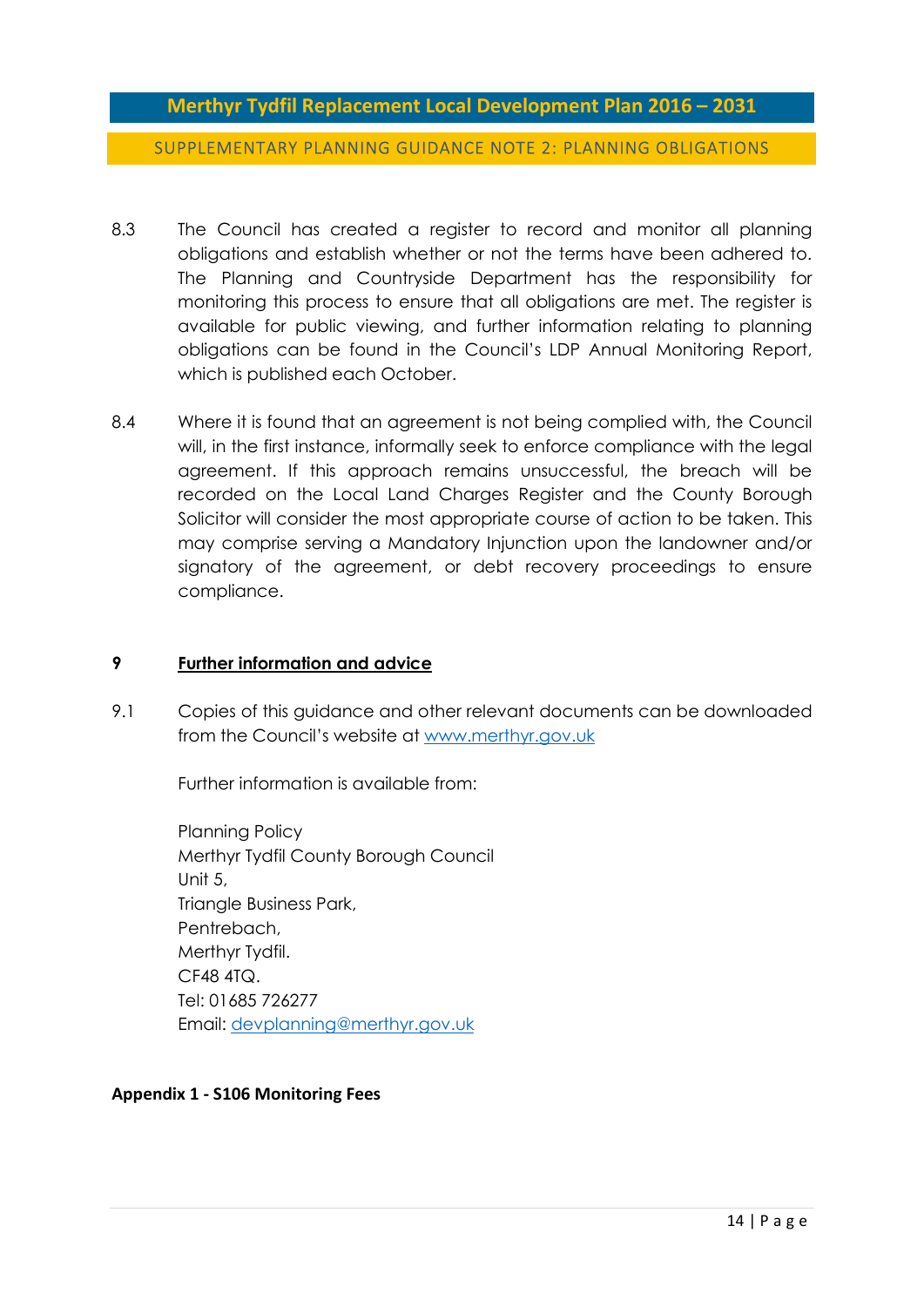SUPPLEMENTARY PLANNING GUIDANCE NOTE 2: PLANNING OBLIGATIONS

The S106 monitoring fee is based on the time spent on each type of obligation; either a financial contribution monitor or a physical monitor (a site visit), further to this the hourly rate charged by the Council is based on the monitoring officer's salary and supporting infrastructure costs such as Telephone, Personal Computer, office, transport costs etc.

#### Estimated costs of financial monitoring

Hourly rate £35

7 hours average officer time handling the contribution

£245 per financial monitor

#### Estimated costs of physical monitoring

- Hourly rate £35
- Checking triggers Assuming a commencement/completion check on a 6 visit cycle per year basis throughout the duration of development (e.g. 6 visits = £210 per clause)
- A minimum monitoring period of 1 year should be applied. If it can be shown that monitoring will be for a greater period of time, the charge will be increased proportionately.
- For obligations where there is not a definitive timescale, a maximum 10 years should be used with a quarterly monitor, e.g. 1 clause to be monitored indefinitely would incur a charge of £35 x the number of quarterly visits over 10 years  $(40) = £1400$

#### Where there is only physical monitoring to be carried out, refer to the table below.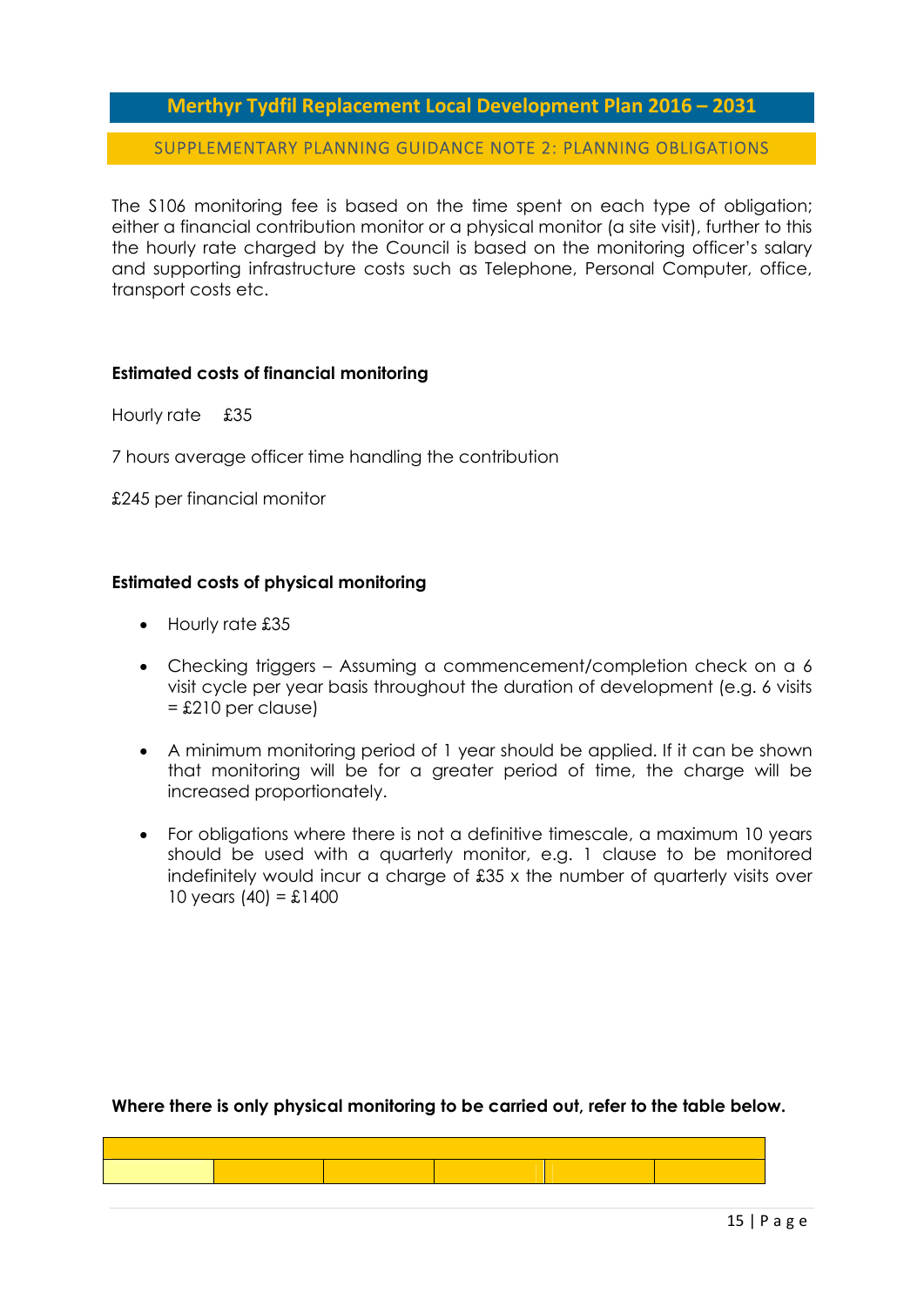### SUPPLEMENTARY PLANNING GUIDANCE NOTE 2: PLANNING OBLIGATIONS

| <b>Clauses</b> | $6(1 \text{ year})$ |        | <b>18 (3 years)</b> | <b>24 (4 years)</b> | <b>30 (5 years)</b> |
|----------------|---------------------|--------|---------------------|---------------------|---------------------|
|                | £210                | £420   | £630                | £840                | £1,050              |
| 2              | £420                | £840   | £1,260              | £1,680              | £2,100              |
| 3              | £630                | £1,260 | £1,890              | £2,520              | £3,150              |
| 4              | £840                | £1,680 | £2,520              | £3,360              | £4,200              |
| 5              | £1,050              | £2,100 | £3,150              | £4,200              | £5,250              |
| 6              | £1,260              | £2,520 | £3,780              | £5,040              | £6,300              |
|                | £1,470              | £2,940 | £4,410              | £5,880              | £7,350              |
| 8              | £1,680              | £3,360 | £5,040              | £6,720              | £8,400              |
| 9              | £1,890              | £3,780 | £5,670              | £7,560              | £9,450              |
| 10             | £2,100              | £4,200 | £6,300              | £8,400              | £10,500             |

#### General Example

 In order to arrive at a monitoring fee it will be necessary to consider the number of clauses which require financial monitoring and multiply this by £245 (at current rates). So, for example, 2 financial clauses would result in a charge of £490.

 This would then be added to the charge applied for physical monitoring by considering the number of clauses that require a physical monitor. For example, if the above financial clauses each required trigger checks (ie payments due at different stages of development) the charge should be applied as follows.

 2 clauses: £210 per clause per annum. (Assuming 2 year development period) = £840

 Total monitoring charge for this development would therefore be £490 + £840 = £1330

#### Appendix 2 – CIL Regulation 123 List of Infrastructure

MTCBC CIL Regulation 123 List of Infrastructure